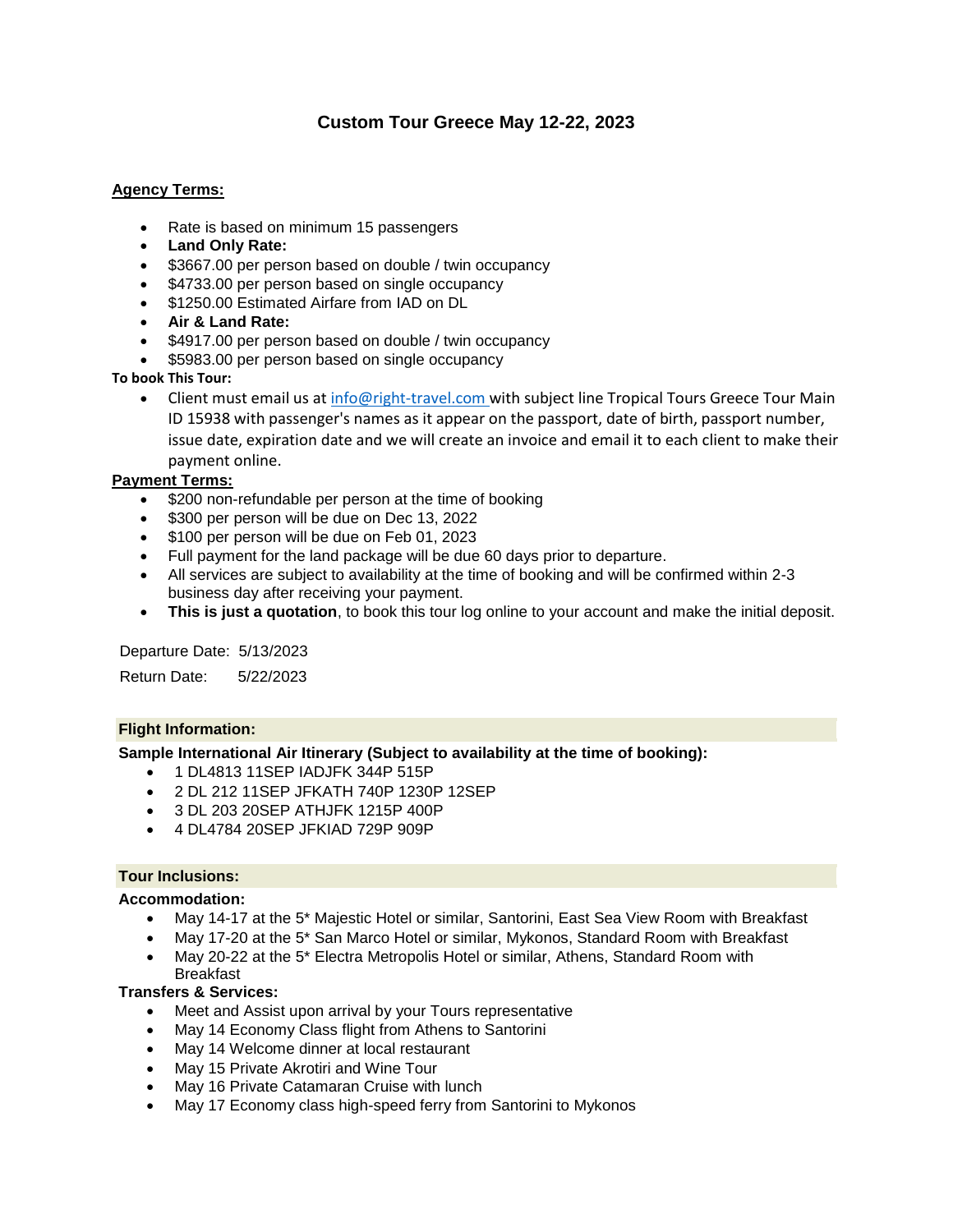- May 18 Private Delos Tour
- May 20 Economy Class flight from Mykonos to Athens
- May 21 Athens City tour including the Acropolis and its Museum
- May 21 Farewell dinner in Athens with traditional show
- Hotel taxes and service charges
- Private air-conditioned motor coach with an English speaking guide
- All group transfers included
- All entrance fees included as per your itinerary
- Porterage of 1 suitcase per person at the hotels
- 24/7 Hour emergency hotline

# **Service exclude:**

- When choosing flights (if arranging own air), please be sure to those that arrive in Athens before 2:00 pm in order to connect with flight to Santorini. Alternatively, an additional night may be added in Athens. We will provide the earliest available connecting flight to Santorini based on your arrival into the Athens airport
- Personal expenses.
- Beverage during meals.
- Tips to drivers, porters, and guides.
- [Travel Insurance](http://www.travelinsured.com/agency?agency=47344&r=http3a2f2fwww.righttravel.info2f) is highly recommended.

# **Cancellation Terms Prior to Departure Penalty:**

- Deposit is non-refundable, nontransferable and no name change.
- 179 to 101 days: \$300 per person
- 100 to 65 days: \$400 per person
- 64 or less/ no-show: 100 percent of total cost

## **Day by Day Itinerary:**

# **Day 01: Sat - May 13, 2023 - DEPART USA**

Today you will depart for your overnight flight to Athens.

## **Day 02: Sun - May 14, 2023 - ATHENS, SANTORINI**

- Arrive into Athens airport and check in for your economy class flight to the island of Santorini.
- Upon arrival you will be met and privately transferred to the 5\* Majestic Hotel where you will spend three nights. Enjoy time to relax. Welcome Dinner in a local restaurant.
- **Meal: Dinner**

## **Day 03: Mon - May 15, 2023 - SANTORINI**

- Breakfast at the hotel. Meet with your private guide and driver and drive to the heart of the island through the traditional village of Pyrgos. First stop the Monastery of Prophetes Elias the highest spot of the island. After you get the most amazing panoramic photos of the Island you will drive south, through the village of Akrotiri. Arrive at the prehistorical site of Akrotiri excavations. Live the culture of a civilization of 1650 BC Walk the narrow streets of a city that exist 4000 years now A visit you will never forget Last stop at the caldera of Akrotiri.
- Next, stop for wine tasting at the heart of the island in a local winery.
- Return to the hotel.
- **Meal: Breakfast**

## **Day 04: Tue - May 16, 2023 - SANTORINI**

- Breakfast at the hotel. Today you will enjoy a private Catamaran day Cruise offering a unique chance to admire Santorini`s beauty from the sea. Start at the Red beach with the opportunity to swim in the beautiful clear waters before sailing to the White beach, the black mountain and the big light house south of the Caldera. Continue to the hot springs and the island of Thirassia.
- A delicious lunch will be served onboard with wine and dessert.
- Return to the hotel.
- **Meal: Breakfast, Lunch**

## **Day 05: Wed - May 17, 2023 - SANTORINI, MYKONOS**

• Breakfast at the hotel. Check out of the hotel with luggage and transfer privately as a group to the port.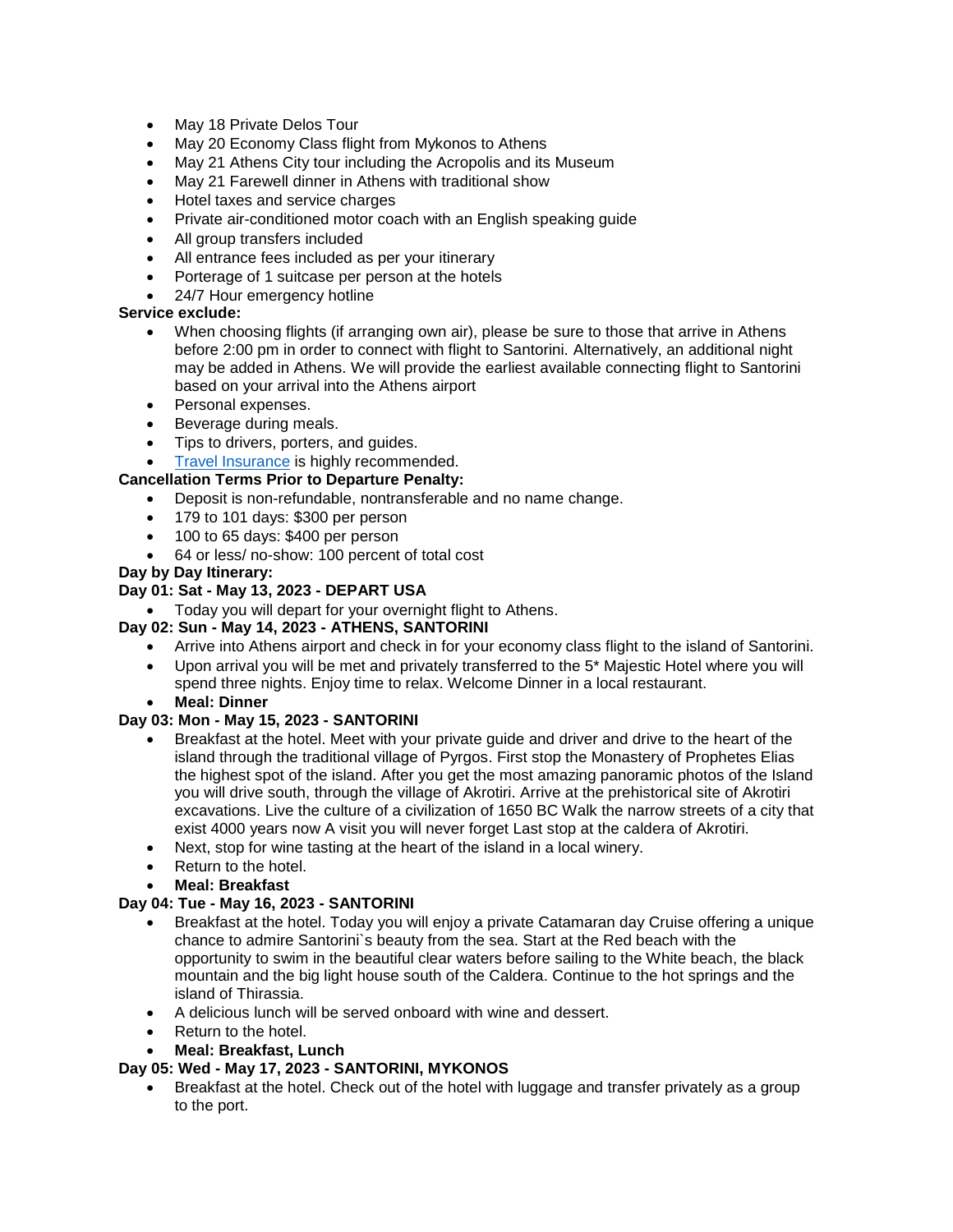- Take a high-speed ferry from Santorini to the island of Mykonos, upon arrival you will be met and privately transferred by to the 5\* San Marco hotel. Time to relax.
- **Meal: Breakfast**

# **Day 06: Thu - May 18, 2023 - MYKONOS**

- Breakfast at the hotel. Full day at leisure to relax and explore the island independently.
- **Meal: Breakfast**

# **Day 07: Fri - May 19, 2023 - MYKONOS**

- Breakfast at the hotel. Today enjoy a private tour of Delos which is located not far from Mykonos, the island of light. According to mythology, Zeus, the king of the gods, fell in love with a beautiful Titaness named Leto, but when his wife discovered his infidelity, she forbade Mother Earth to give Leto refuge. Lonely and pregnant, Leto wandered the earth until the island appeared amid the waves so that she would have a place to give birth to twins: Artemis, goddess of the hunt and virginity, and Apollo, god of truth and light. Pilgrims from all over Greece came to pay their respects, creating one of the wealthiest and most revered shrines of antiquity. After reaching the island by chartered boat, you`ll discover among the ruins, one of the island`s most spectacular relics, the Avenue of the Lions, where perfect replicas of the 7th century Naxian marble beasts crouch in silent vigilance at the Sacred Lake where Leto gave birth to her twins. Beyond, a path leads to Mt. Kynthos, where Zeus observed the event. It is 368 feet to the summit, and for the energetic, the view is worth every step, offering magnificent panoramas.
- There are many other interesting monuments which you`ll be able to admire during your visit.
- Note: Delos is explored on foot and the two-hour walk is over uneven terrain. We recommend sun protection. Return to hotel
- **Meal: Breakfast**

## **Day 08: Sat - May 20, 2023 - MYKONOS, ATHENS**

- Breakfast at the hotel. Check out of the hotel and transfer privately to Mykonos Airport in time for your scheduled economy class flight to Athens.
- Upon arrival you will be met and privately transferred to the 5\* Electra Metropolis Hotel just a short walk from Syntagma Square. Time to relax and explore the surrounding city.
- **Meal: Breakfast**

## **Day 09: Sun - May 21, 2023 - ATHENS**

- Breakfast at the hotel. Breakfast at the hotel. You will be met by your private guide and set off for your guided tour of Athens. Visit the Acropolis, the crowning beauty and glory of Ancient Athens, with its many monuments atop its rocky base, including the awesome Parthenon, the Propylea, the temple of Athena Nike and the Erechtheion, with its Porch of Maidens.
- Drive to the Roman Temple of Olympic Zeus, the Panathinaikon Stadium( site of the first modern Olympic Games in 1896), the Tomb of the unknown Soldier in front of the Parliament House on Constitution Square. See views of government buildings and elegant structures of the 19th century. Drive along Panepistimiou Avenue and view the Catholic Cathedral, the Academy, University, National Library. In contrast, conclude your tour with a visit to the new Acropolis museum. One of the top ten museums in the world.
- Farwell dinner tonight at a Greek typical restaurant with floor folklore show with live music, balled with dancers in traditional costumes, just a short walk from the hotel.
- **Meals: Breakfast, Dinner**

## **Day 10: Mon - May 22, 2023 - DEPARTURE**

- Breakfast at the hotel. Check out of the hotel and transfer to the airport in time for your flight back home.
- **Meal: Breakfast**

#### **Cancellation Policy:**

- Deposit is non-refundable
- 90 to 61 days prior to departure: 35% of cost + any airline cancellation fee + Ticketing office cancellation fee